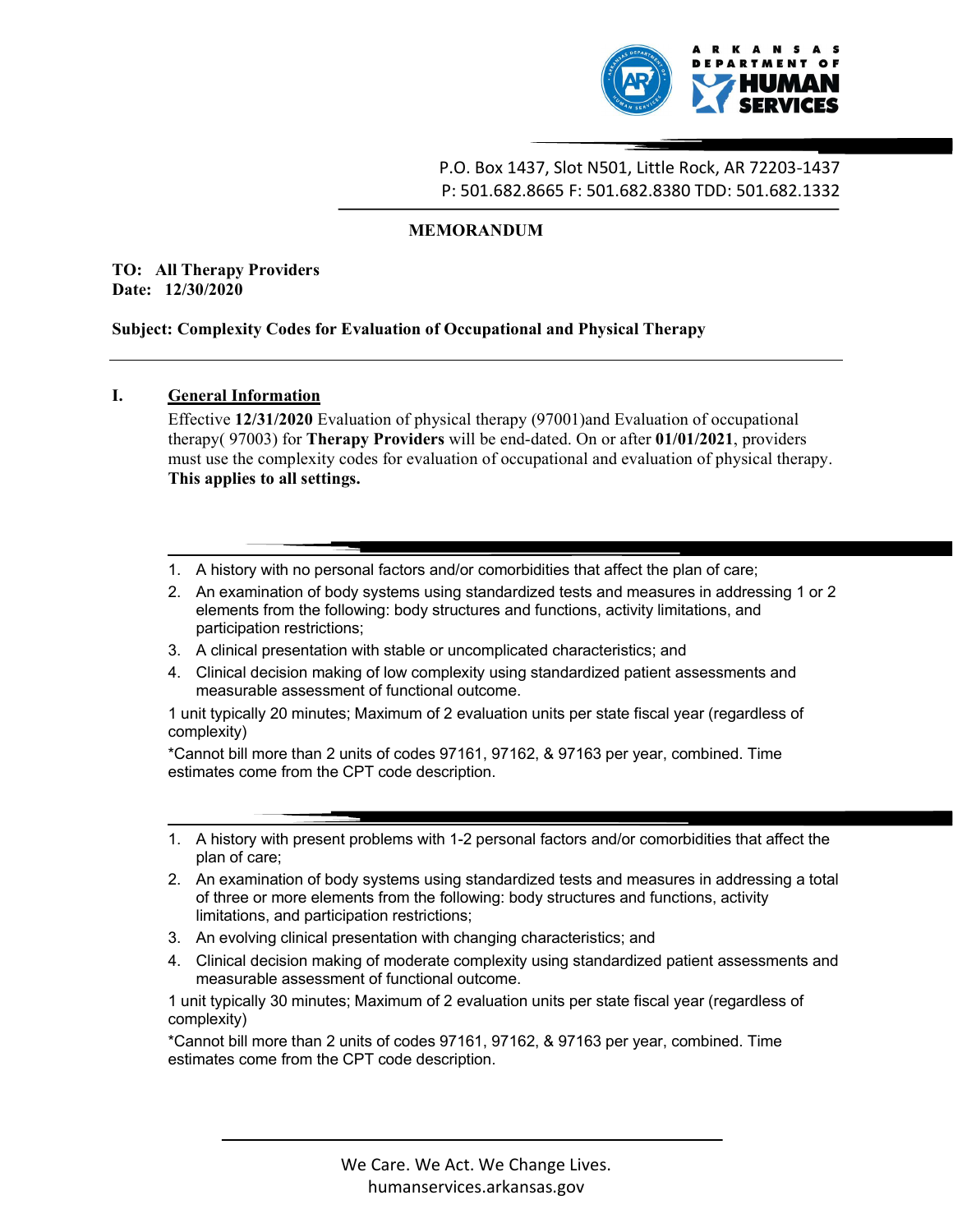# III. 97163 Evaluation for Physical Therapy, high complexity

- 1. A history with present problems with 3 or more personal factors and/or comorbidities that affect the plan of care;
- 2. An examination of body systems using standardized tests and measures in addressing a total of four or more elements from the following: body structures and functions, activity limitations, and participation restrictions;
- 3. A clinical presentation with unstable and unpredictable characteristics; and
- 4. Clinical decision making of high complexity using standardized patient assessments and measurable assessment of functional outcome.
- 1 unit typically 45 minutes; Maximum of 2 evaluation units per state fiscal year (regardless of complexity)
- \*Cannot bill more than 2 units of codes 97161, 97162, & 97163 per year, combined. Time estimates come from the CPT code description.

### IV. 97164 Re-Evaluation for Physical Therapy, established plan of care

- 1. An examination that includes a review of history and use of standardized tests and measures; and
- 2. A revised plan of care using a standardized patient assessment instrument or measurable assessment of functional outcome.

1 unit typically 20 minutes; Maximum of 2 units per state fiscal year

\*Cannot be billed on new patients. Time estimates come from the CPT code description.

### V 97165 Evaluation for Occupational Therapy, low complexity

- 1. Occupational profile and medical and therapy history included, with brief history;
- 2. The assessment identifies 1-3 performance deficits that result in activity limitations or participation restrictions; and
- 3. Clinical decision making of low complexity (no comorbidities that affect occupational performance, no modification of tasks or performance needed).

1 unit typically 30 minutes; maximum of 2 evaluation units per state fiscal year (regardless of complexity)

\*Cannot bill more than 2 units of codes 97165, 97166, and 97167 per year combined. Time estimates come from the CPT code description.

#### VI. 97166 Evaluation for Occupational Therapy, moderate complexity

- 1. Occupational profile and medical and therapy history included, with expanded review of medical and/or therapy records;
- 2. The assessment identifies 3-5 performance deficits that result in activity limitations or participation restrictions; and
- 3. Clinical decision making of moderate analytic complexity (may have comorbidities that affect occupational performance, needs minimal to moderate modification of tasks or assistance to complete the evaluation component).

1 unit typically 45 minutes; maximum of 2 evaluation units per state fiscal year (regardless of complexity)

\*Cannot bill more than 2 units of codes 97165, 97166, and 97167 per year, combined. Time estimates come from the CPT code description.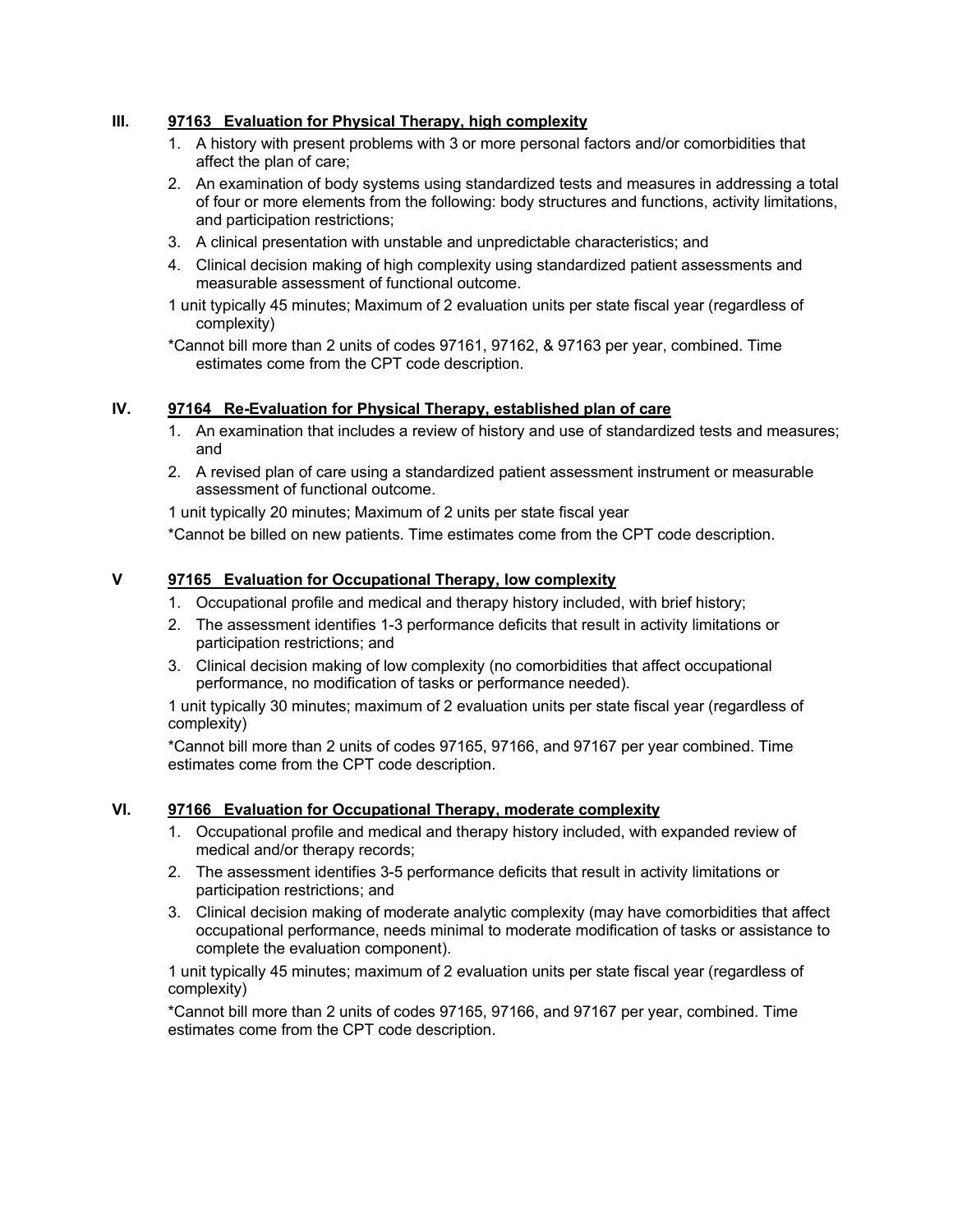# VII. 97167 Evaluation for Occupational Therapy, high complexity

- 1. Occupational profile and medical and therapy history, with extensive additional review of physical, cognitive or psychosocial history related to current functional performance;
- 2. The assessment identifies 5 or more performance deficits that result in activity limitations and/or participation restrictions; and
- 3. Clinical decision making of high analytic complexity (patient presents with comorbidities that affect occupational performance, significant modification of tasks or assistant is necessary to enable patient to complete an evaluation component).

1 unit typically 60 minutes; maximum of 2 evaluation units per state fiscal year (regardless of complexity)

\*Cannot bill more than 2 units of codes 97165, 97166, and 97167 per year, combined. Time estimates come from the CPT code description.

# VIII. 97168 Re-Evaluation for Occupational Therapy, established plan of care

- 1. An assessment of changes in the patient's functional or medical status, with a revised plan of care;
- 2. An update to the initial occupational profile to reflect changes in condition or environment that affect future interventions and/or goals; and
- 3. A revised plan of care (a formal re-evaluation is needed whether there is a documented change in functional status or a significant change to the plan of care).

1 unit typically 30 minutes; maximum of 2 units per state fiscal year

\*Cannot be billed on new patients. Time estimates come from the CPT code description.

### IX. Rates

| <b>Procedure</b><br>Code | Rate     |
|--------------------------|----------|
| 97161                    | \$98.88  |
| 97162                    | \$148.32 |
| 97163                    | \$197.76 |
| 97164                    | \$98.88  |
| 97165                    | \$98.88  |
| 97166                    | \$148.32 |
| 97167                    | \$197.76 |
| 97168                    | \$98.88  |

# Note

1) Retrospective review of occupational, physical, and speech-language evaluations is required for beneficiaries under age 21 who receive an evaluation less than six months from the previous evaluation when the provider is utilizing a complexity code rather than a timed code.